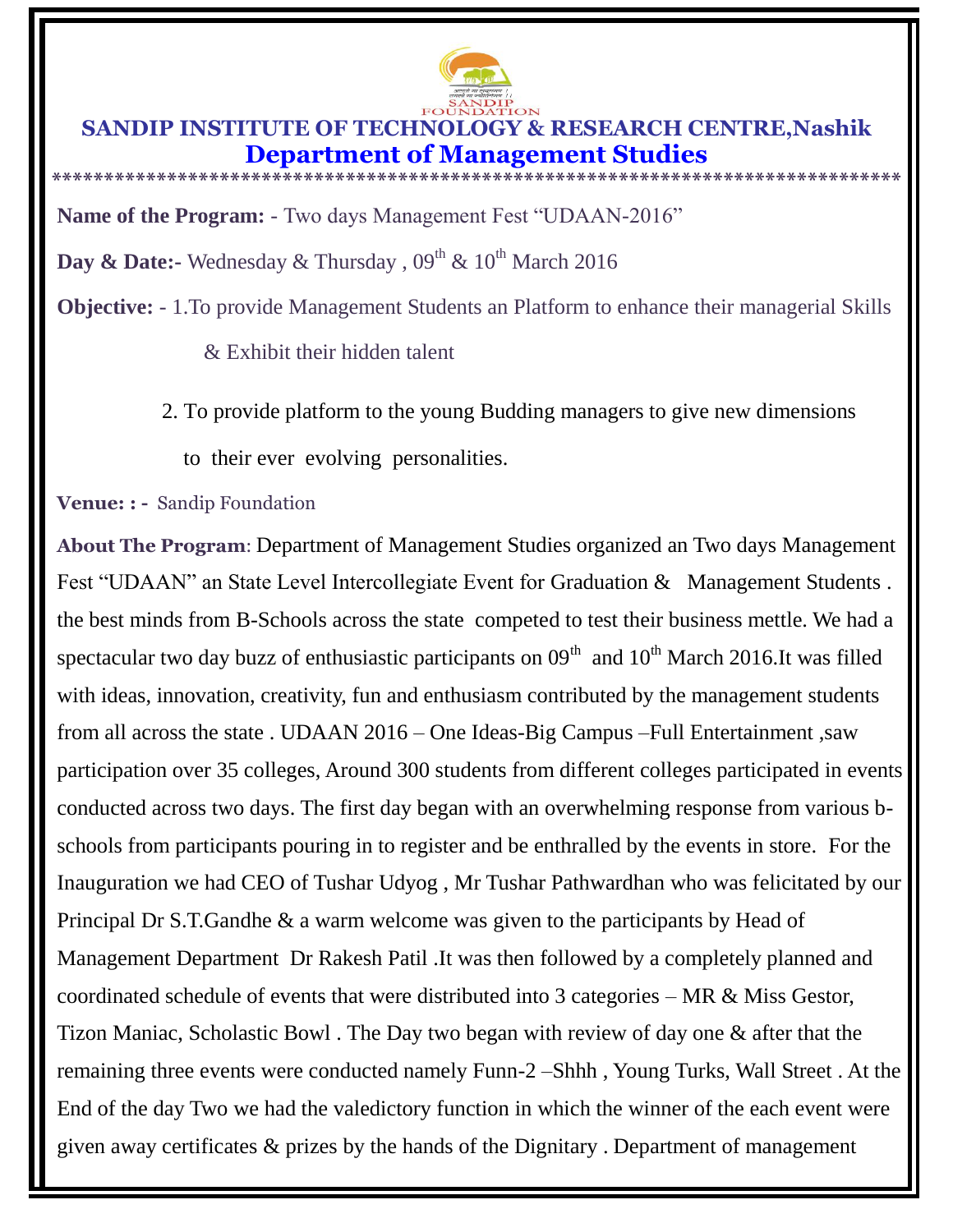Studies, Sandip Foundation had witnessed the highest number of footfalls this year and has made a benchmark regarding its Management fests. The feedback of the participants was very positive and encouraging.

**Outcome**: - 1. Students were successful in showing their managerial skills

**2**. Students also were able to boost their confidence & add a new flair to their personalities

**Photographs** -

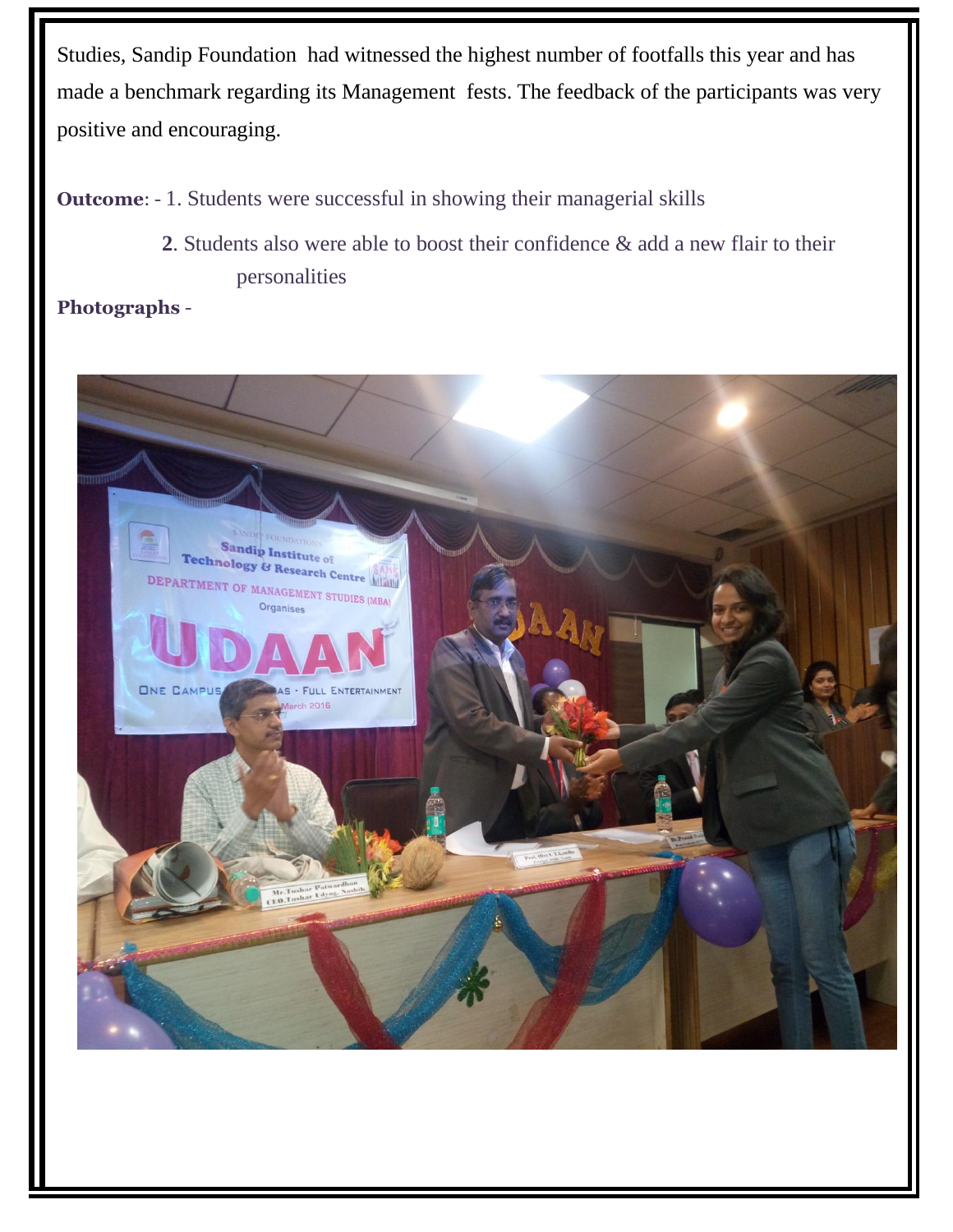